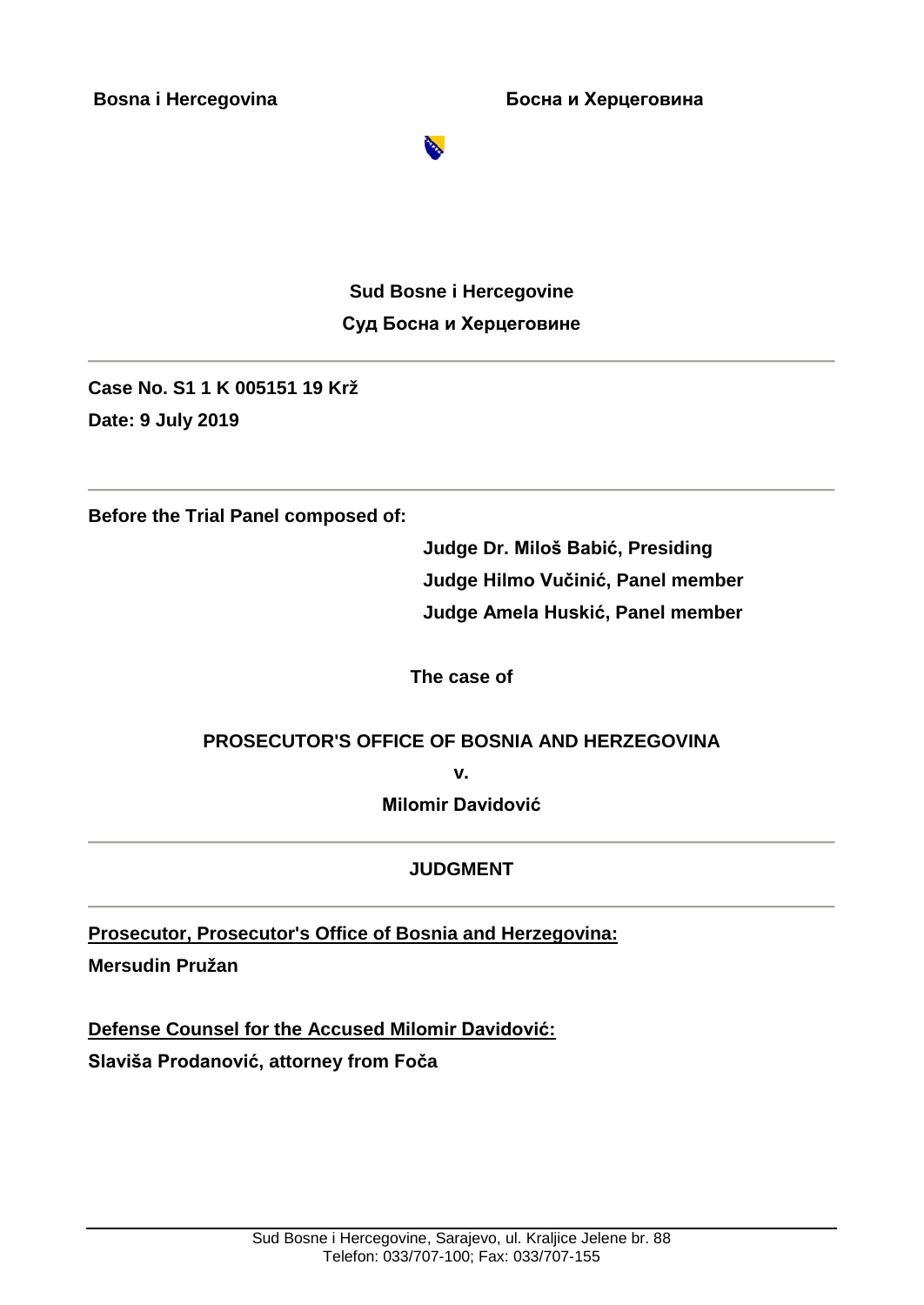# **No. S1 1 K 005151 19 Krž Sarajevo, 9 July 2019**

#### **IN THE NAME OF BOSNIA AND HERZEGOVINA!**

The Court of Bosnia and Herzegovina, Appellate Division of Section I for War Crimes, sitting in the Panel composed of Judge Dr. Miloš Babić, as the judge presiding, and judges Hilmo Vučinić and Amela Huskić as the Panel members, with the participation of legal advisor Dženana Deljkić Blagojević as the record taker, in the criminal case against the accused Milomir Davidović concerning the criminal offense of Crimes against Humanity under Article 172(1)g) as read with Article 180(1) of the Criminal Code of Bosnia and Herzegovina (CCBiH), ruling on the appeal filed by the accused Milomir Davidović and his defense counsel, attorney Slaviša Prodanović, having held a public session in accordance with Article 304 of the Criminal procedure Code of Bosnia and Herzegovina (CPCBiH), attended by the Prosecutor from the BiH Prosecutor's Office, the accused Davidović and his defense counsel, on 9 July 2019 delivered the judgment that follows.

#### **J U D G M E N T**

The appeal filed by defense counsel for the accused Milomir Davidović and the appeal filed by the accused Milomir Davidović personally **ARE DISMISSED** as ill-founded, so the Judgment delivered by the Court of BiH No. **S1 1 K 005151 18 Kri** of 27 February 2019 is hereby upheld.

#### **R E A S O N I N G**

#### **PROCEDURAL HISTORY**

1. The Judgment delivered by the Court of Bosnia and Herzegovina No. S1 1 K 005151 18 Kri of 27 February 2019 found the accused Milomir Davidović guilty that by the acts described in Section I of the Judgment he committed the criminal offense of Crimes against Humanity under Article 172(1)g) as read with Article 180(1) CC BiH, for which he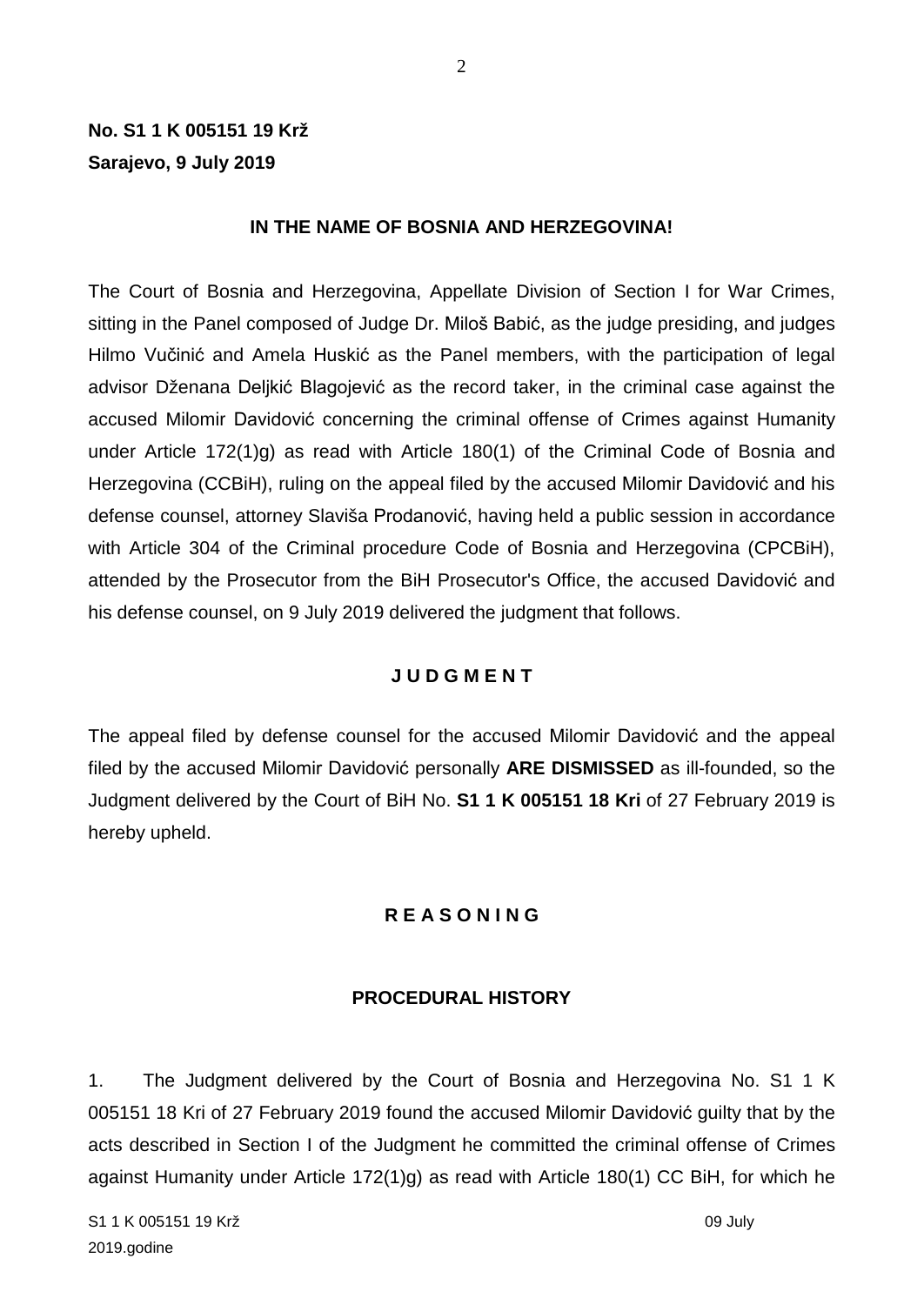was sentenced to 7 (seven) years of imprisonment. Under Section III of the Judgment the accused was acquitted of the charges concerning the acts described in the operative part of the challenged judgment, whereby he would have committed the criminal offense of Crimes against Humanity under Article 172(1)g) as read with Article 180(1) CC BiH.

2. Pursuant to Article 198(2) CPC BiH, partly granted was the redress claim made by the aggrieved party "S1", so the accused Milomir Davidović is under an obligation to pay to the aggrieved party "S1", as compensation for non-material damage, the amount of 10,000.00 KM, on the grounds of the suffered fear, physical and mental pain on account of violation of freedom, dignity, moral and personal rights the amount of 6,000.00 KM, and on the grounds of mental pain caused by reduced vital activity the amount of 4,000.00 KM, all with the default interest rate as of the day of adjudication, within 30 days of the day when the judgment becomes final, under threat of enforcement. The aggrieved party "S1" is advised to pursue in civil proceedings her redress claim beyond the amount adjudicated.

3. In relation to the conviction, in terms of Article 188(1) CPC BiH, the accused Milomir Davidović shall cover the costs of the criminal proceeding, whose amount the Court will determine in a special decision, having obtained the necessary data, while in relation to the acquittal, under Article 189(1) CPC BiH, the accused is relieved of the obligation to cover the costs of the criminal proceeding, which will be borne by the Court's budget appropriations.

# **THE APPEALS**

4. The accused's defense counsel, attorney Slaviša Prodanović, filed an appeal from the judgment on the grounds of essential violation of criminal procedure (Article 297 CPC BiH), violation of criminal code (Article 298 CPC BiH), incorrectly and incompletely established facts (Article 299 CPC BiH), the sentencing decision and redress claim (Article 300 CPC BiH), moving the Appellate Division Panel of the Court of Bosnia and Herzegovina to revoke the trial judgment and hold a retrial.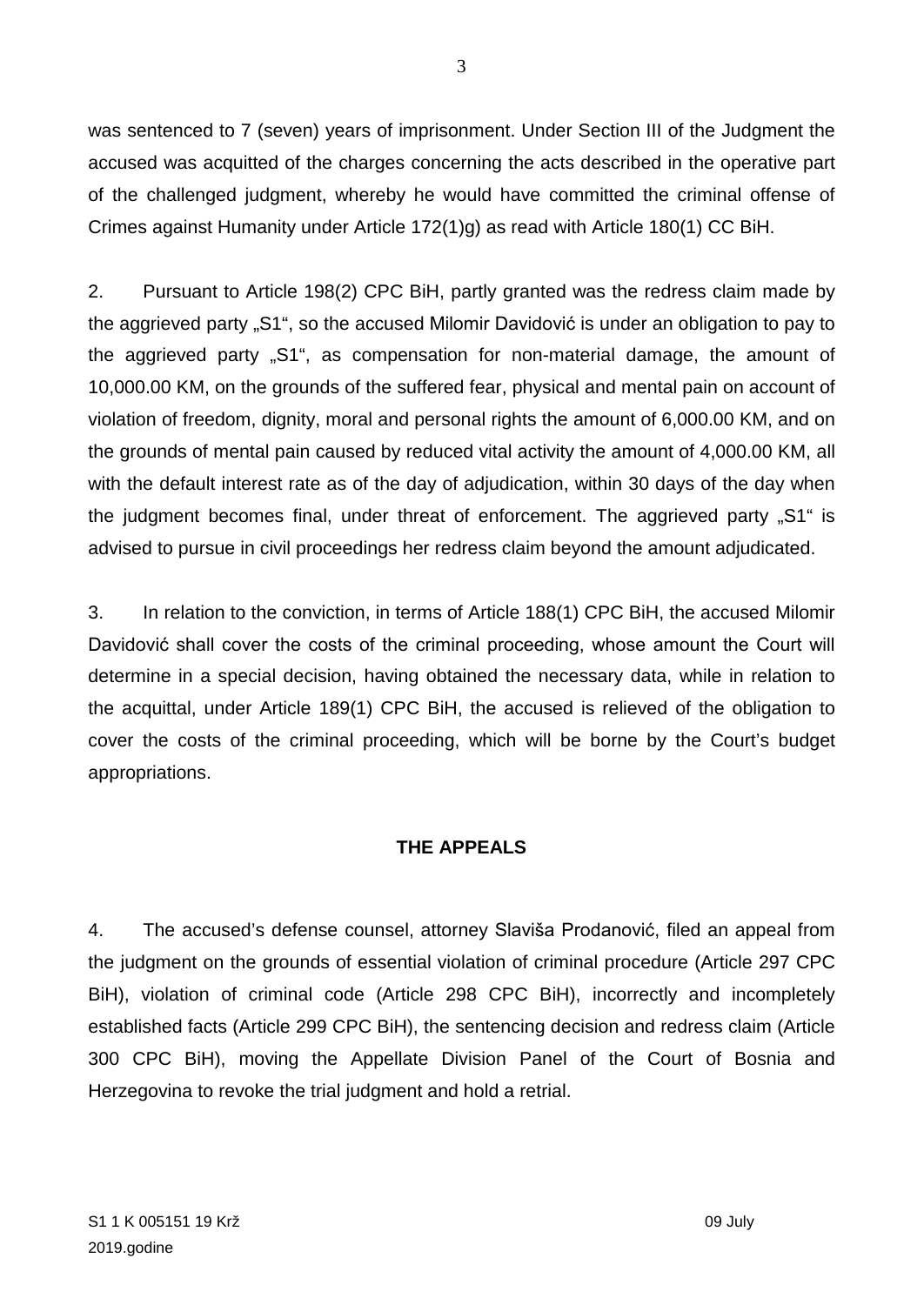5. The accused Davidović himself also filed an appeal, contesting the judgment on the grounds of incorrectly established facts (Article 299 CPC BiH), the sentencing decision and redress claim (Article 300 CPC BiH).

#### **RESPONSE TO THE APPEALS**

6. The Prosecutor has submitted responses to the appeals, arguing that both are illfounded, and moved the Appellate Division Panel to dismiss the appeals as such, and uphold the trial judgment.

7. The Appellate Division Panel held a public session in the case on 9 July 2019, at which defense counsel, the accused and the Prosecution all stood by their written appeals and response in their entirety.

### **GENERAL CONSIDERATIONS**

8. Prior to providing reasons for each appellate ground individually, the Appellate Panel notes that, pursuant to Article 295(1)(b) and (c) of the CPC BiH, the appellant should include in his/her appeal both the grounds for contesting the judgment and the reasoning behind the appeal.

9. Since the Appellate Panel shall review the judgment only insofar as it is contested by the appeal, pursuant to Article 306 of the CPC BiH, the appellant shall draft the appeal in the way that it can serve as a ground for reviewing the judgment. In that respect, the appellant must specify the grounds on the basis of which he contests the judgment, specify which section of the judgment, piece of evidence or proceedings of the Court he contests, and adduce clear and substantiated reasons in support of the appeal.

S1 1 K 005151 19 Krž 09 July 2019.godine 10. Mere arbitrary indication of the appellate grounds, and of the alleged irregularities in the course of the trial proceedings, without specifying the ground to which the applicant refers is not a valid ground for reviewing the Trial Judgment. Therefore, the Appellate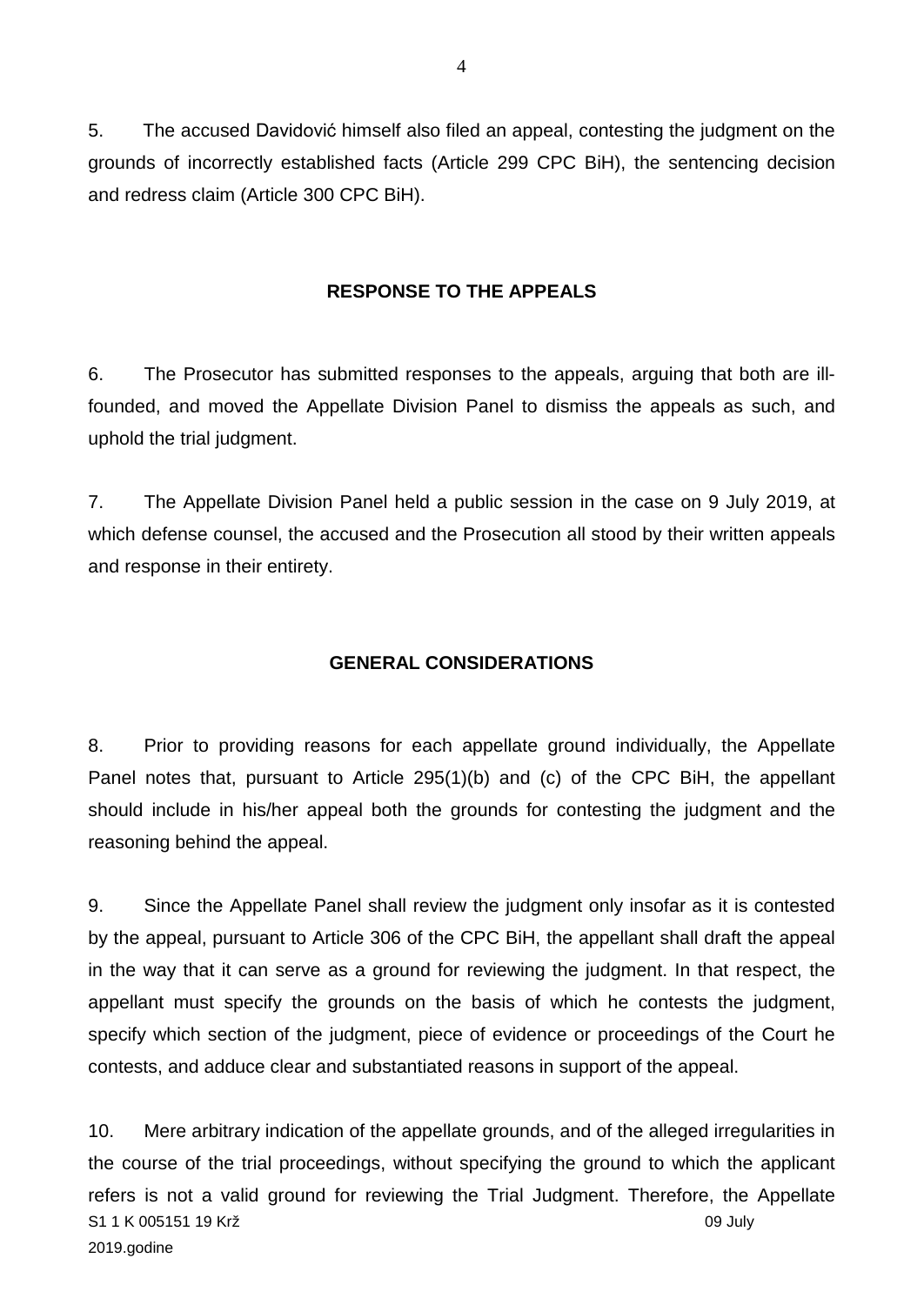Panel has *prima facie* dismissed as ill-founded the unreasoned and unclear appellate complaints.

# **GROUNDS OF APPEAL UNDER ARTICLE 297 CPC BIH (ESSENTIAL VIOLATIONS OF CRIMINAL PROCEDURE)**

11. Essential violations of criminal procedure, as a ground of appeal, are defined in Article 297 CPC BiH, and are listed in Paragraph 1, Subparagraphs a) through k), of this Article.

12. With respect to the gravity and importance of the procedure violations, the CPC BiH distinguishes between the violations which, if found to exist, create an irrefutable presumption that they have adversely affected the validity of the verdict (absolutely essential violations) and the violations where the Court has discretion to evaluate, on a case-to-case basis, whether a found procedure violation affected or could have negatively affected the rendering of a proper verdict (relatively essential violations).

13. Unlike absolute violations, relatively essential violations are not specified in the law, but rather exist if the Court, during the main trial or in the rendering of a judgment, did not apply or improperly applied a provision of the law, which affected or could have affected the rendering of a lawful and proper judgment (Article 297(2) CPC BiH).

14. If the Panel finds any of the substantial violations of the criminal procedure provisions, it shall, pursuant to Article 315(1)(a) of the CPC BiH, revoke the trial judgment, except in the cases provided for in Article 314(1) of the CPC BiH.

# **1. Grounds of appeal under Article 297(1)d) CPC BiH**

15. The Defense objects that the Trial Panel has violated the accused's right to a defense because it refused to introduce into evidence the transcript of testimony of the aggrieved party "S1", given before the ICTY, which is an exculpatory piece of evidence in relation to the accused. The Defense argues that the aggrieved party S1 testified before the ICTY in the case of Kunarac *et al*., and that her testimony lasted for three days, during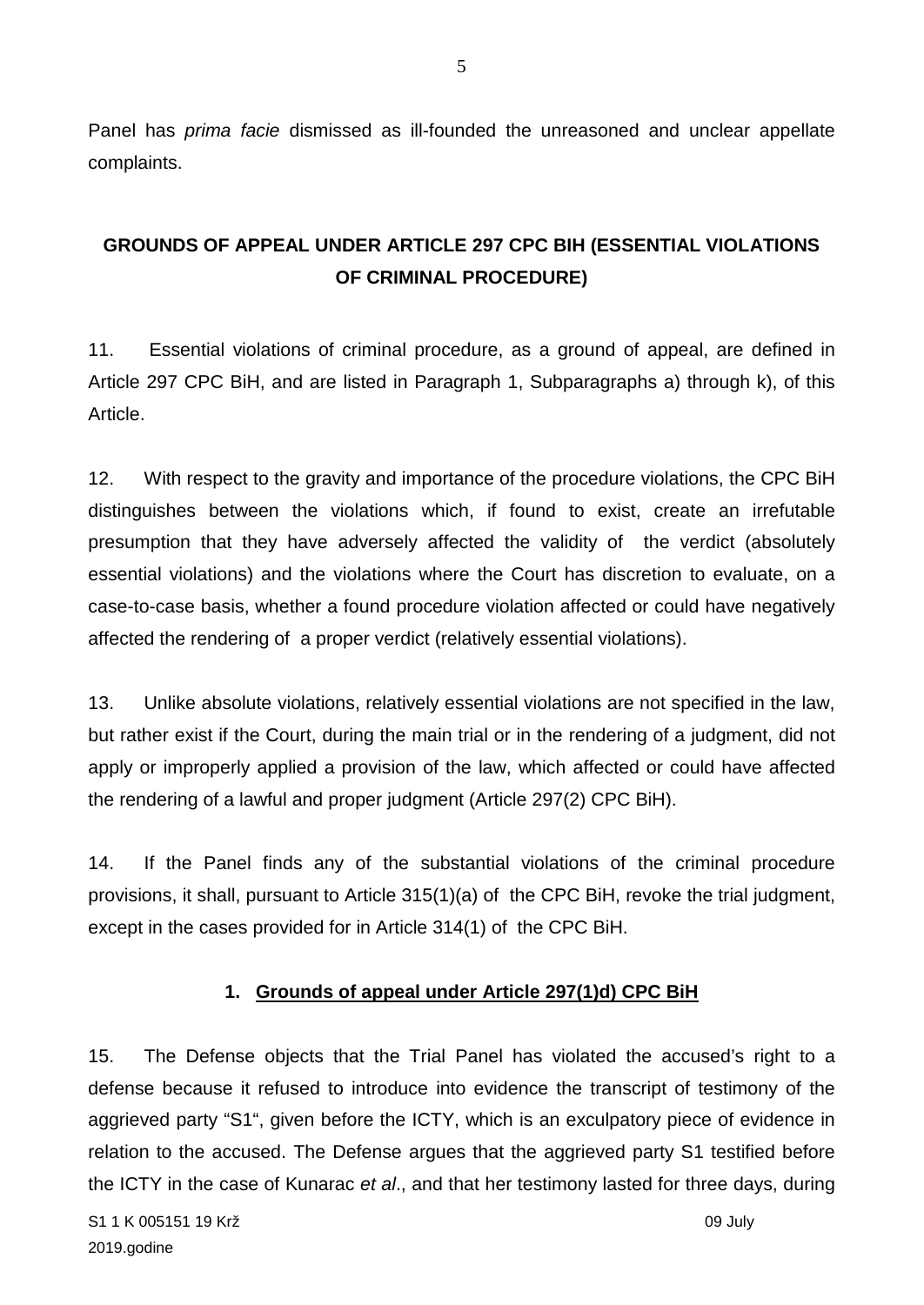which she never mentioned the accused as a person who had raped her, and she mentioned more than 40 names.

16. In relation to this grounds of appeal, which the Defense has also raised during the trial, the Trial Panel explained why it did not accept the transcript as evidence. This Panel upholds the reasons presented in the trial judgment. The Panel notes that during the proceedings the Defense did not point at any discrepancies with regard to the witness accounts of the one and the same event, but only that she did not mention the accused at all. The witness explained this by saying that she had not mentioned the accused Davidović because during that trial she focused specifically on the persons who were accused at that trial.

17. The Panel holds that by this grievance the Defense did not reasonably point to any violation of the right to a defense in the case at hand, given that nobody contested the fact that the witness did not mention the accused during her testimony before the ICTY, which would be proven by this piece of evidence, and in the Panel's opinion the witness herself has provided an acceptable explanation. One must be mindful of the fact that witness S1 is a victim of multiple rape, so that it was not to be expected that she should mention each and every name. The fact is, however, that during her testimony before the ICTY she was never really asked about the accused, so it is obvious that the witness - the aggrieved party S1 – did not talk about him at all in terms of confirming or denying his participation in the incriminating acts.

S1 1 K 005151 19 Krž 09 July 2019.godine 18. Besides, Article 5 of the Law on the Transfer of Cases from the International Criminal Tribunal for the former Yugoslavia and the Use of Evidence Collected from the International Criminal Tribunal for the former Yugoslavia in Cases before the Courts in BiH provides that the court may admit as evidence a transcript of a witness statement given before the ICTY, which implies that it does not have to do so, if it has been satisfied that such a piece of evidence bears no significance for ruling in the case at hand. Article 263(2) CPC BiH provides that if the court finds that the circumstances that a party and defense counsel are trying to prove are irrelevant to the case or that the proposed evidence is unnecessary, the court shall deny the presentation of such evidence. The Appellate Panel notes that the Trial Panel had already, while ruling on Defense's motion, admitted as evidence Exhibit O1, which is the aggrieved party S1's statement to the ICTY in 1995, in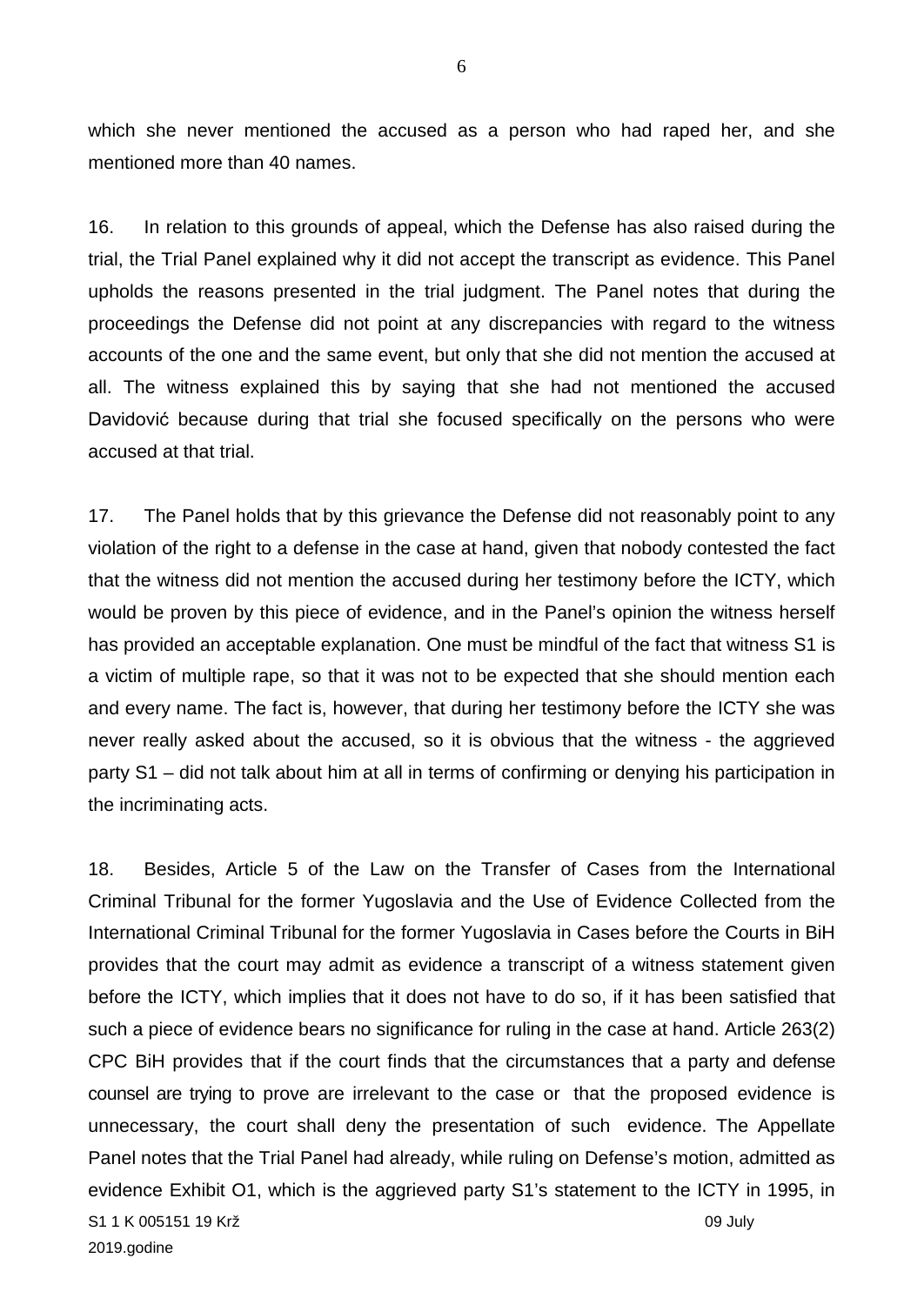which the aggrieved party S1 does not mention the accused among the participants in her rape. Also, in examining the aggrieved party S1, defense counsel showed her the statement she had given to the ICTY in 2000 in the case of Kunarac *et al*., so that the aggrieved party commented on those circumstances. Therefore, the fact that the aggrieved party S1 did not mention the accused in that statement was known to the Trial Panel, and the fact was as such taken into consideration by the Trial Panel during the evaluation of all adduced evidence, especially during the evaluation of the evidence given by the aggrieved party S1 in relation to the other adduced evidence, on which the Trial Panel provided its arguments.

19. Therefore, the grounds of appeal challenging the Trial Panel's decision with regard to the decision not to use the submitted evidence are ill-founded.

## **B. GROUNDS OF APPEAL UNDER ARTICLE 297(1)K) CPC BIH**

20. In his appeal, defense counsel argues that the Trial Court has made an essential violation by failing to provide reasons on the decisive facts in the reasoning of the judgment. The Defense notes that the Court based its decision on the accused's guilt exclusively on the statement given by the aggrieved party S1, while ignoring the statements the Trial Court finds to be corroborating, all of them given by persons who said that they either did not know the accused (S2, S9) or could not remember that there was a person nicknamed "Liči" (S7, S8). Therefore, the Defense points to the Court's omission to elaborate on the indirect knowledge that led it to conclude that the accused committed the above acts.

21. Also, the Defense cites Exhibit O-1 – the aggrieved party's statement she gave to ICTY investigators in 1995, in which there is no mention of the accused.

22. In relation to this ground of appeal, the Appellate Panel finds it useful to cite a position widely accepted by national and international case law in sexual violence cases, which is that the mere testimony of a victim is sufficient for conviction, on condition that the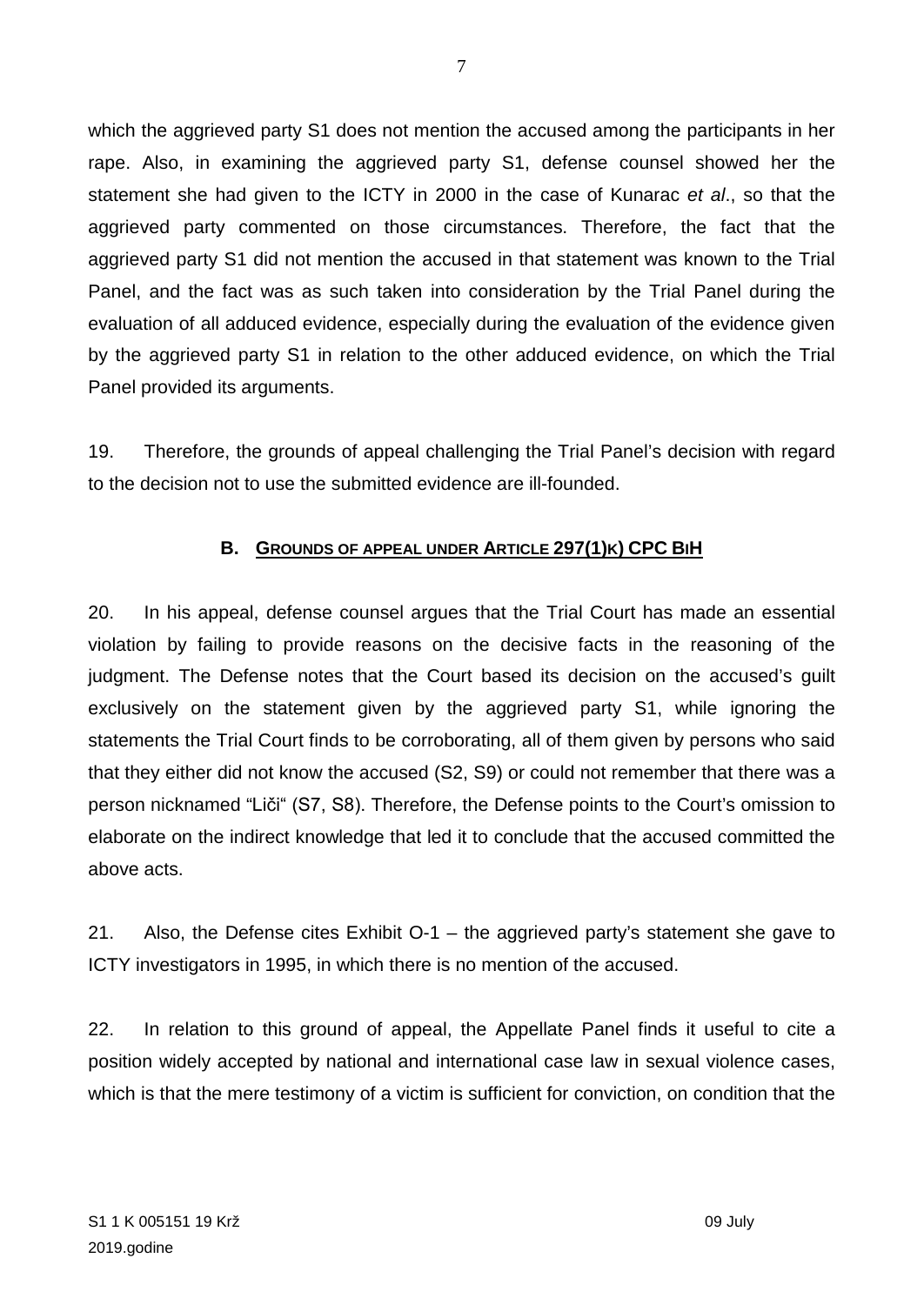Panel finds the victim's testimony to be credible and consistent in decisive elements.<sup>[1](#page-7-0)</sup> The Trial Judgment provides an acceptable explanation regarding the testimony of the aggrieved party S1 before the ICTY, while in all her subsequent statements the aggrieved party S1 was consistent in describing the events in the "Lepa Brena" building, in which the accused had taken part as well.

23. The Trial Panel provides a detailed reasoning with regard to the acceptability of the aggrieved party S1's testimony. Also, the Trial Panel evaluated the remaining adduced evidence in relation to the aggrieved party S1's testimony, and concluded that it corroborates her testimony in relation to the accused's participation in the act of rape. The accused himself and the witness Dragan Zelenović, in their investigative statements, which the Trial Panel admitted as evidence, confirm they were in an apartment in the "Lepa Brena" building, as well as details related to dressing S4 into a uniform. This practically corroborated the aggrieved party S1's testimony with regard to the events in the apartment of the given building.

24. Also, analyzing Trial Panel's conclusions to evaluate the statements of the above mentioned witnesses (S2, S9, S7, S8) as indirect evidence, the Appellate Panel notes that those statements did not serve to prove the very acts of the accused against the aggrieved party, but a decisive fact that the accused was taken outside and raped, and in the sense that her testimony is reliable. None of the above witnesses the Defense indicated has testified about the accused's identity, which the Defense erroneously tries to argue under this ground of appeal. Those witnesses testified about what they themselves had suffered, including that they too had been taken to the building that was also known as "Lepa Brena."

25. Witness Spomenka Kovač spoke about the accused's identity and his nickname. She first met the accused Davidović while he was working as a waiter at the Fontana café (within the Social Cafeteria), while right before the war he was a warehouse manager in the Maglić shop inside the "Lepa Brena" building. The witness Snježana Rašević, a salesperson by profession, says that before the war she worked in the Maglić shop

<span id="page-7-0"></span><sup>&</sup>lt;sup>1</sup> ICTY, Duško Tadić case, Trial Judgment, 7 May 1997, para. 537; ICTR, Akayesu case, paras 134 and 135; Court of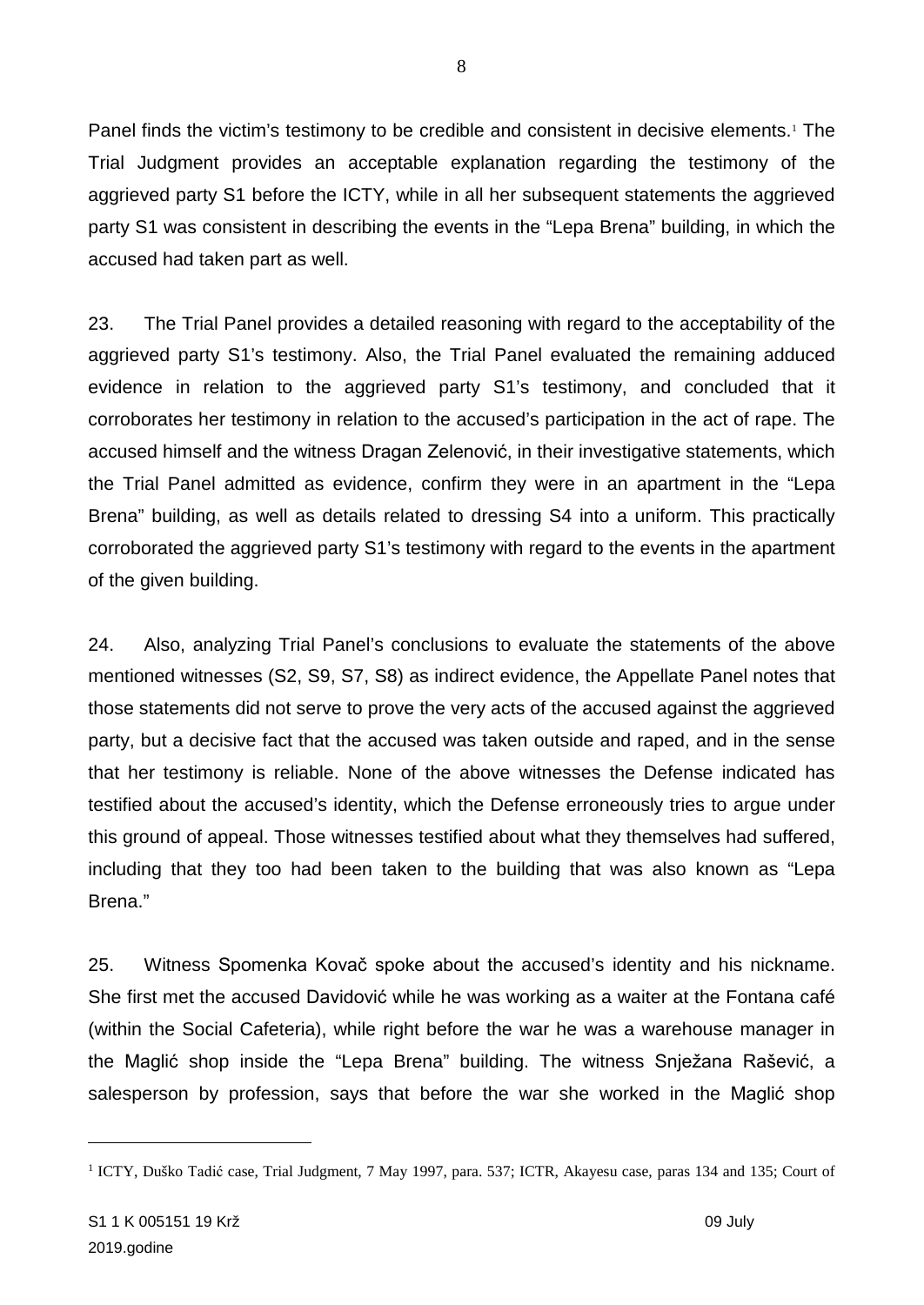downtown. She knew Davidović since childhood, first as a coach, and then one period they also worked together; she recognized him in the courtroom. Both witnesses confirmed that they knew the accused's nickname was "Liči."

26. Therefore, according to the Appellate Panel, the Trial Judgment has provided sufficient reasoning with regard to all decisive facts for establishing the accused's criminal responsibility. By the raised grounds of appeal, the Defense actually voices its negative attitude regarding the conclusions made in the Trial Judgment, which is why the Defense's objection that the Trial Judgment did not provide reasons on decisive facts is ill-founded.

# **GROUNDS OF APPEAL UNDER ARTICLE 298 CPC BIH: VIOLATIONS OF THE CRIMINAL CODE**

## **C. STANDARDS OF REVIEW**

27. An appellant alleging an error of law must, as said, identify, at least, the alleged error, present arguments in support of its claim, and explain how the error affects the decision resulting in its unlawfulness.

28. Where an error of law arises from the application in the Judgment of a wrong legal standard, the Appellate Panel may articulate the correct legal standard and review the relevant factual findings of the Trial Panel accordingly. In doing so, the Appellate Panel not only corrects a legal error, but also applies the correct legal standard to the evidence contained in the trial record in the absence of additional evidence, and it must determine whether it is itself convinced beyond any reasonable doubt as to the factual finding challenged by the Defense before that finding is confirmed on appeal.

29. Where the Appellate Panel concludes that the Trial Panel committed an error of law but is satisfied as to the factual findings reached by the Trial Panel, the Appellate Panel will revise the Judgment in light of the law as properly applied and determine the correct sentence, if any, as provided under Articles 314 and 308 of the CPC of BiH.

BiH, Judgment No. S1 1 K 007209 13 Krž dated 5 November 2013.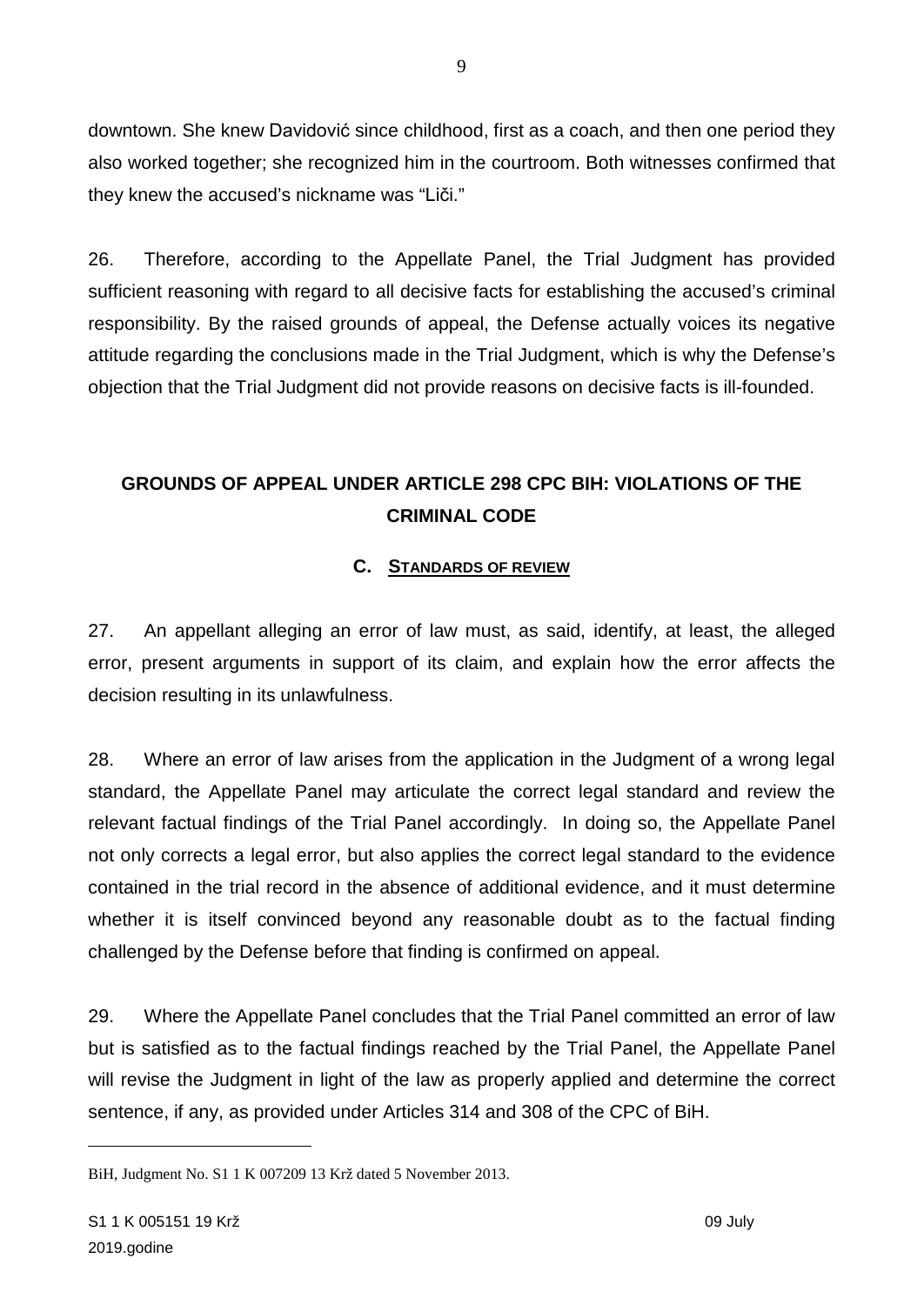#### **D. GROUNDS OF APPEAL CONCERNING THE RETROACTIVE APPLICATION OF THE CRIMINAL CODE**

30. The Defense objects to the application of the CC BiH as the law that was applied in this case, claiming that the CC SFRY should have applied instead since it was the law in effect at the time when the criminal offense was allegedly perpetrated. The Defense further argues that the elements of the criminal offense the accused has been charged with, as well as its *actus reus*, have already been defined in Article 142(1) CC SFRY, so that it would be more appropriate to apply the CC SFRY. The Defense believes that the Court has erroneously applied the CC BiH to the detriment of the accused, thus violating the principle of legality and the principle of time constraints regarding applicability.

31. The Appellate Panel finds the above grievances to be ill-founded. First of all, the criminal offense of Crimes against Humanity, under Article 172(1) CC BiH, was not as such prescribed by the criminal code that was in force at the time (CC SFRY).

32. It is beyond doubt that, according to the principle of legality, no punishment or any other criminal sanctions may be imposed on any person for an act which, prior to being perpetrated, has not been defined as a criminal offence by law or international law, and for which no punishment has been prescribed by law<sup>[2](#page-9-0)</sup>.

33. The Trial Panel properly notes that what is described above is exactly the situation in this case, for this is an incrimination that includes a violation of the rule of international law. At the incriminating time, the criminal offense of Crimes against Humanity constituted a criminal offense both from the aspect of customary international law as well as from the aspect of the principles of international law.

34. Such a proceeding is identical to case law of the European Court of Human Rights (ECtHR) where they examined the requirements of the principle of legality under Article 7 ECHR, which never brought into question punishment for the offenses committed during a

<span id="page-9-0"></span><sup>2</sup> Article 3 CC BiH: "*(1) Criminal offences and criminal sanctions shall be prescribed only by law. (2) No punishment or any other criminal sanctions may be imposed on any person for an act which, prior to being perpetrated, has not been defined as a criminal offence by law or international law, and for which no punishment has been prescribed by law."*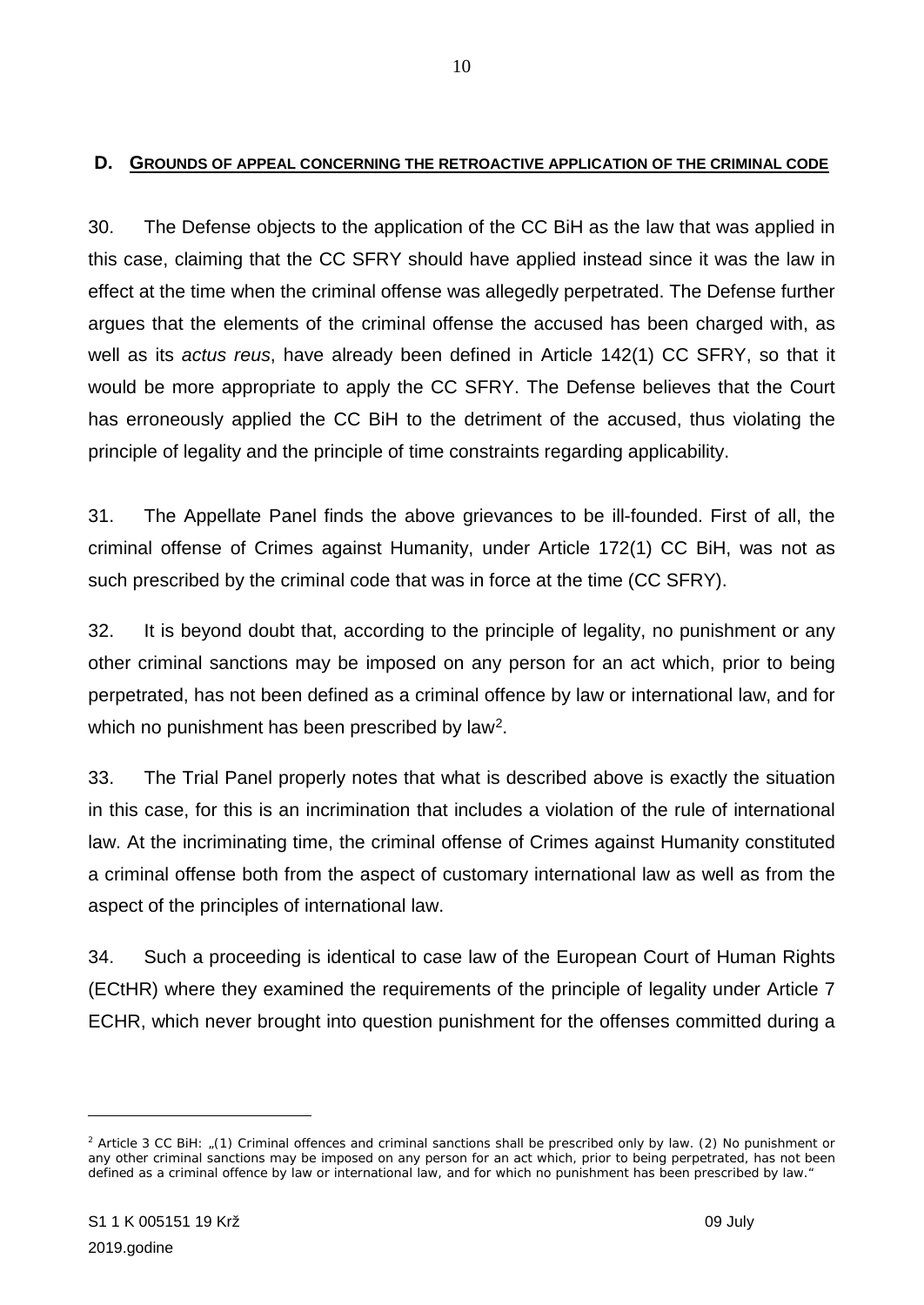period when no such proceeding was prescribed as a criminal offense, because at the time the offense beyond a doubt constituted a criminal offense under international law. [3](#page-10-0)

35. Also, citing other cases in which the law that was in effect at the time of perpetration was applied is not a relevant or well-founded complaint, especially because the Defense is referring to cases that do not pertain to the criminal offense of Crimes against Humanity under Article 172 CC BiH.

36. In the context of the above, the Appellate Panel notes that the ECtHR Chamber in Strasbourg issued a decision on 10 June 2012 in the case of convicted person Boban Šimšić, rejecting his complaint as ill-founded. The relevant part of the Judgment reads as follows:

> *"*The Court observes that the present applicant was convicted in 2007 of persecution as a crime against humanity with regard to acts which had taken place in 1992. While the impugned acts had not constituted a crime against humanity under domestic law until the entry into force of the 2003 Criminal Code, it is evident from the documents cited in paragraph 8-13 above that the impugned acts constituted, at the time when they were committed, a crime against humanity under international law. In that regard, it is noted that all the constituent elements of a crime against humanity were satisfied in this case: the impugned acts were committed within the context of a widespread and systematic attack targeting a civilian population and the applicant was aware of that attack (contrast Korbely, cited above, §§ 83-85*)".*

37. Also, the ECtHR Judgment in the Maktouf/Damjanović case dated 18 July 2013 affirms the identical position: "Some crimes, notably crimes against humanity, were introduced into national law in 2003. The State Court and the Entity courts therefore have no other option but to apply the 2003 Criminal Code in such cases."[4](#page-10-1)

38. Finally, such a position has also been upheld by the BiH Constitutional Court in several of its decisions while deliberating on the issue. Thus in its recent decision in the

<span id="page-10-1"></span><span id="page-10-0"></span><sup>3</sup> Kolk and Kislyiy v. Estonia, No 23052/04, and No 24018/04 ECHR 2006/I Penart v. Estonia, No 14685/04 ECHR 2006-I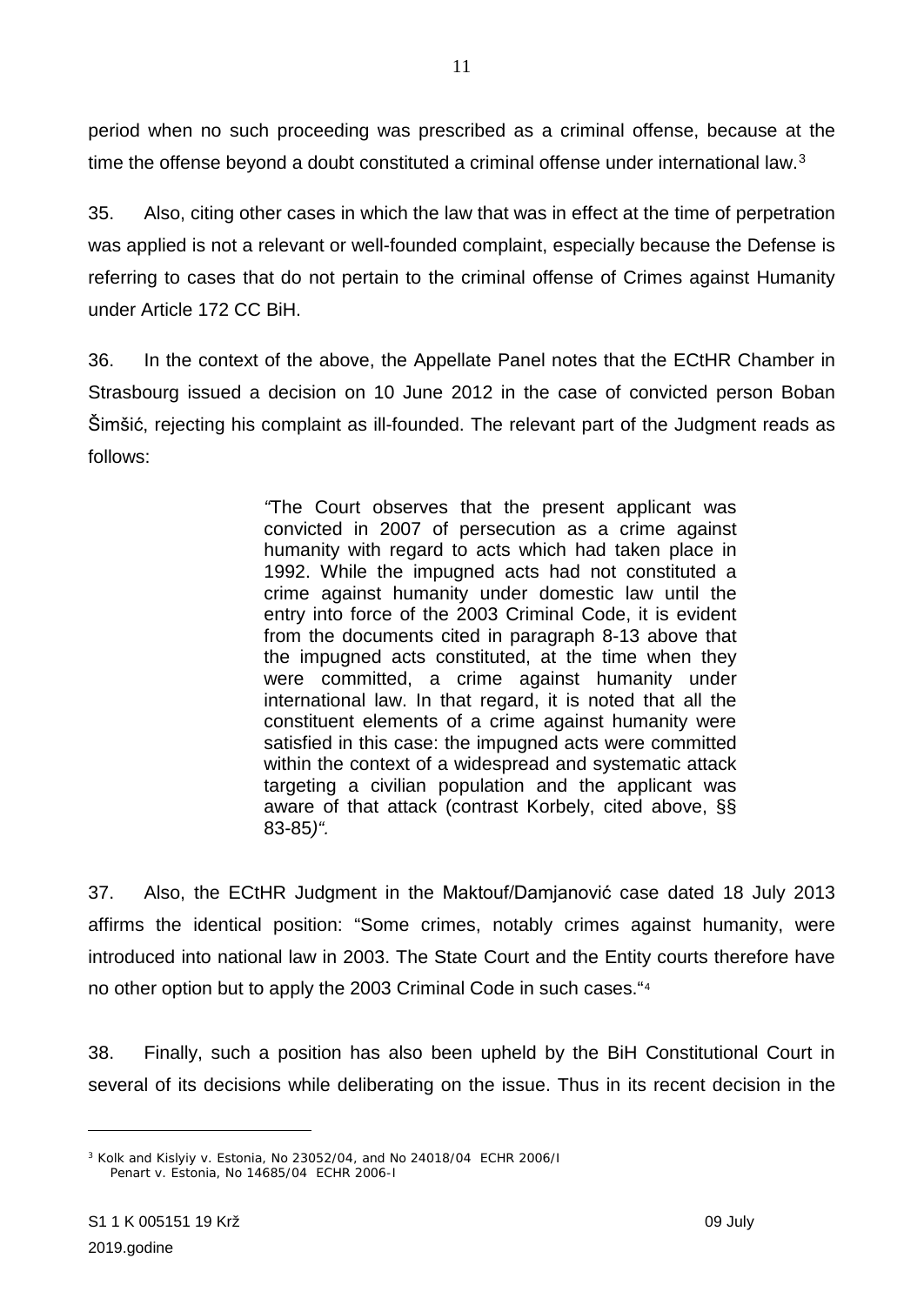case of *Dragan Marinković, AP – 2457/17 dated 17 July 2019,* rejecting the appellation, *inter alia* also in the part related to the criminal offense of Crimes against Humanity, citing the ECtHR case Konov v. Latvia, Paragraph 47 of the Decision, the Court said:

"*Since international law does not provide sufficiently clear sanctions for war crimes, in the appellant's case the Court of BiH was only able to apply the 2003 CC BiH as the meritorious national legislation with regard to both the criminal offense and the punishment it carries, since the CC SFRY, as the law that was in effect at the time of commission of the criminal offense, did not include the given criminal offense, nor a punishment it would carry."*

39. Reviewing the arguments presented in the impugned judgment, the Panel finds that they are justifiable and correct, since neither the description nor the essential elements of the criminal offense of War Crimes against Civilians under Article 142(1) CC SFRY, to which the Defense points in its appeal, and of the criminal offense of Crimes against Humanity under Article 172(1)g) CC BiH, match. The Trial Court correctly had in mind that although Crimes against Humanity was not included in the CC SFRY as a criminal offense at the time of commission of the incriminating acts, the offense nonetheless constitutes a crime under international law, which the Trial Court duly pointed out in Paragraph 99, properly citing the current ECtHR case law.

40. That is why the Panel dismissed as ill-founded the grounds of appeal claiming there was a violation of Article 298 CPC BiH.

# **GROUNDS OF APPEAL UNDER ARTICLE 299 CPC BIH: INCORRECTLY OR INCOMPLETELY ESTABLISHED FACTS**

# **E. STANDARDS OF REVIEW**

41. In the context of this ground of appeal, the Appellate Division Panel notes that a judgment may be challenged on the grounds of incorrectly or incompletely established

<sup>4</sup> Paragraph 55 of the Judgment.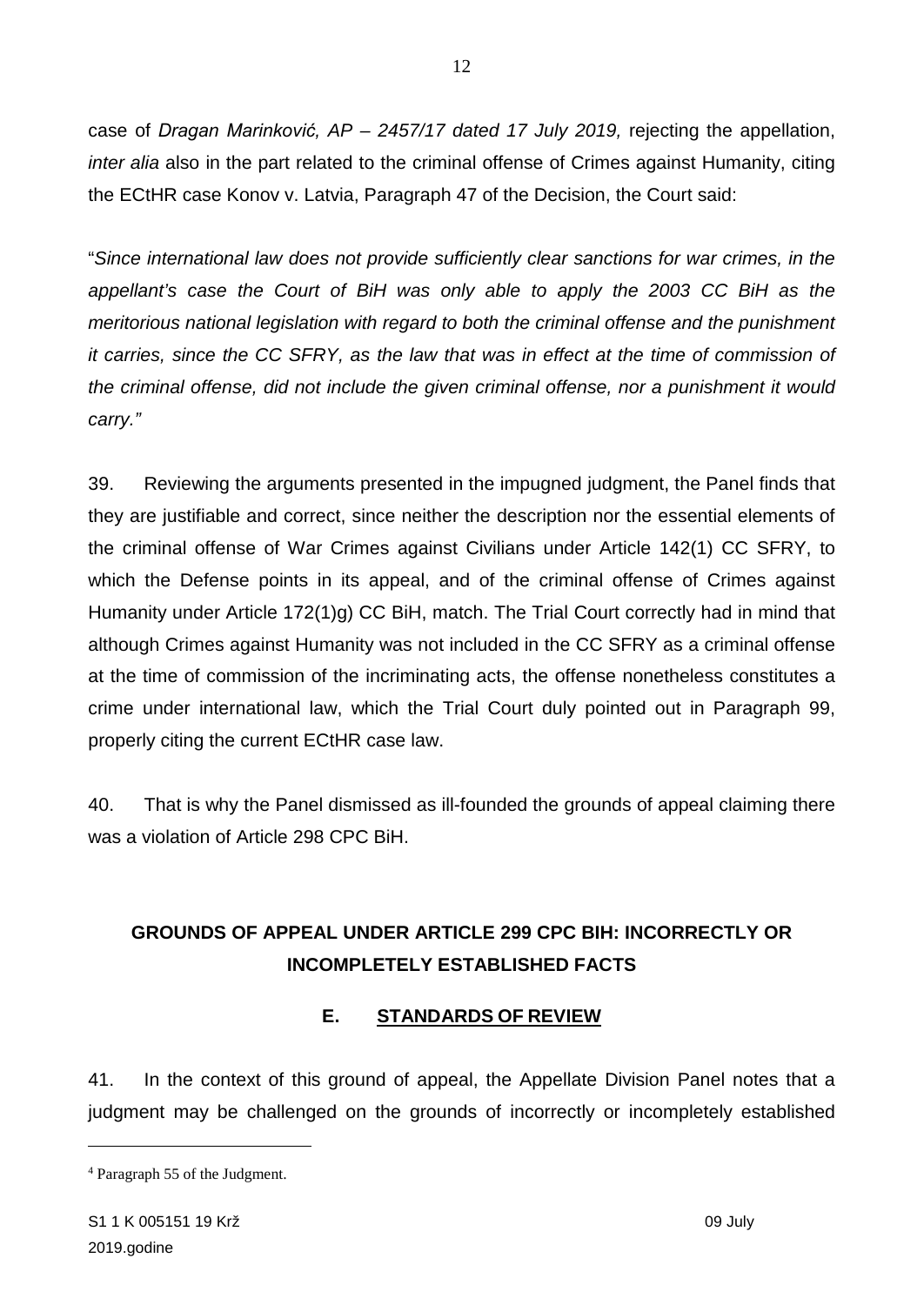facts, meaning when the court has incorrectly established a decisive fact, or has not established it at all, or when new evidence or facts so indicate, all in conformity with Article 299 CPC BiH.

42. The standard of review in relation to alleged errors of fact to be applied by the Appellate Panel is one of reasonableness. The Appellate Panel, when considering alleged errors of fact, will determine whether any reasonable trier of fact could have reached that conclusion beyond reasonable doubt. In determining whether or not a Trial Panel's conclusion was reasonable, the Appellate Panel shall start from the principle that findings of fact by a Trial Panel should not be lightly disturbed.

43. The Appellate Panel recalls, as a general principle, that the task of hearing, assessing and weighing the evidence presented at trial is left primarily to the discretion of the Trial Panel. Thus, the Appellate Panel must give a margin of deference to a finding of fact reached by a Trial Panel. The Appellate Panel may substitute its own finding for that of the Trial Panel only where a reasonable trier of fact could not have reached the original Verdict, the evidence relied on by the Trial Panel could not have been accepted by any reasonable tribunal of fact or where the evaluation of the evidence is "wholly erroneous."

# **1. Accused Davidović's appeal**

44. The accused has filed an appeal from the judgment on the grounds of incorrectly and incompletely established facts. The accused denies that he ever knew of the existence of a widespread and systematic attack, or that he knew that the target of the attack was civilian population, or that his acts constituted part of that attack. He supports the above with the claim that when the attack began he was at home, and that everything he learned during that period he learned from gossips spreading in the town.

45. When it comes to the very participation in the act of rape against the aggrieved party S1, the accused denies his guilt concerning the charges from the Indictment issued by the BiH Prosecutor's Office. To that end, the accused is citing the testimony of the witnesses Husein Mandžo, Zoran Glodić, Spomenka Kovač, Snježana Rašević, and another Bosniak female witness, none of whom, he claims, confirmed that he was at the *Lepa Brena* building on the critical occasion.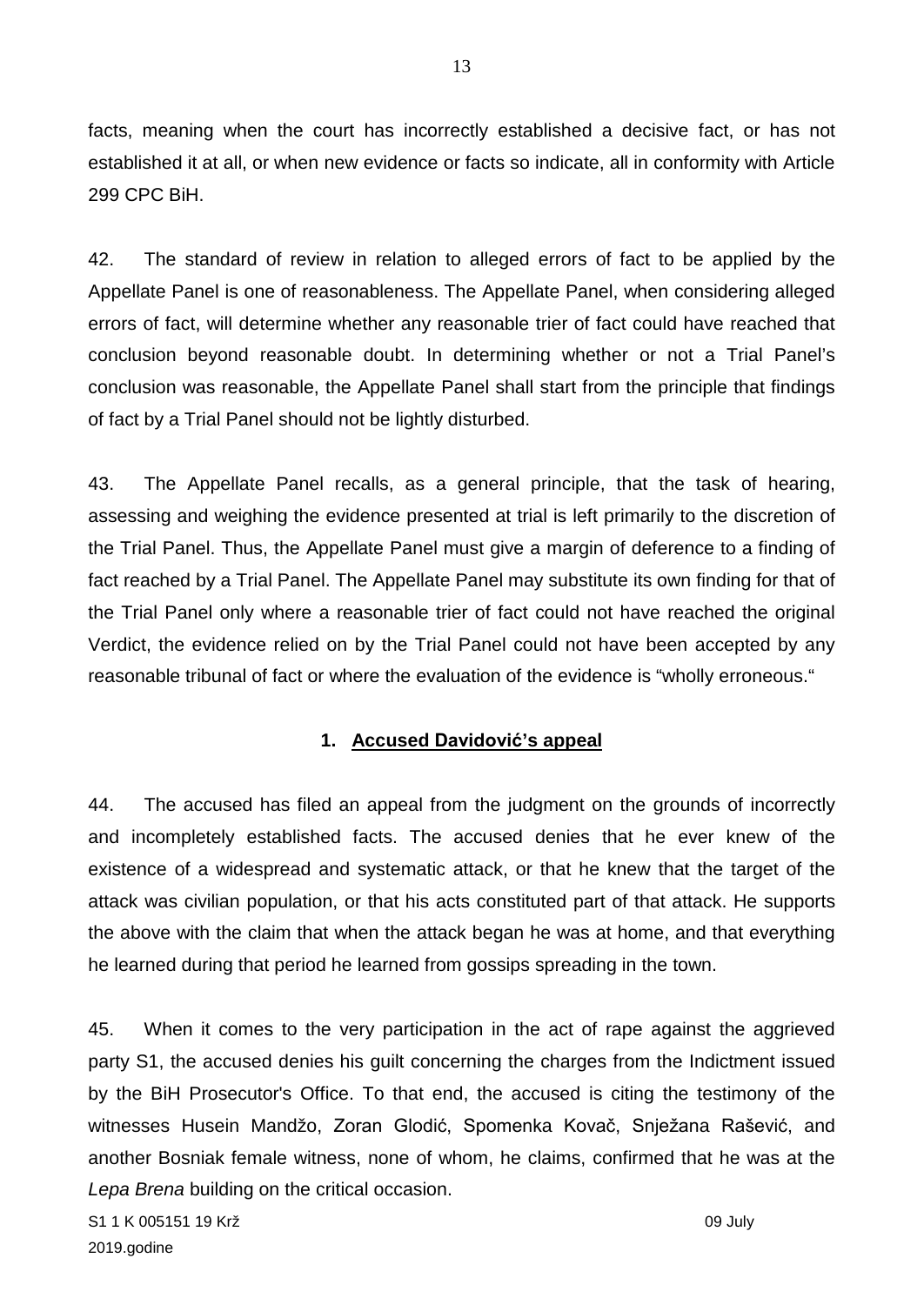46. Also, the accused claims that the process against him was staged, that he has never been at the *Lepa Brena* building, except in the warehouse where he worked, that he has never entered the apartment in which the aggrieved party claims to have been raped. The accused also argues that during the investigation he said he had been in the apartment used by Dragan Zelenović, but claims he gave the statement at Zelenović's request, which the Prosecutor and the aggrieved party S1 then used for staging allegations against him. He also contests parts of the judgment in which the judgment refers to the testimony of witnesses S2, S9, S7 and S8, who all confirmed that the aggrieved party was raped, yet the accused claims that their testimony does not confirm his own participation.

47. When it comes to the conclusion regarding the part of general elements the accused challenges, the Panel notes that the Trial Court provided detailed arguments with regard to the established general elements of the criminal offense of Crimes against Humanity in Paragraphs 103 through 177, that in that sense it had adduced evidence by hearing the witnesses and by admitting documentary evidence and facts established by the ICT in the *Kunarac* case and in the *Tadić* case*,* which prove a widespread and systematic attack on Foča, as well the objective of the attack and knowledge and awareness of the accused of the existence of such attack, which were conclusions that in his appeal the accused did not challenge in a quality manner.

48. It follows from Exhibits T 14, T 16 and T17 that at the critical period the accused Davidović was a VRS member. The Trial also took into account those periods when the accused was under labor obligation in Foča, and on sick-leave. Also provided were arguments that by living and staying in Foča the accused must have been in the know of the facts concerning the events against the Bosniak people that lived there. The accused himself said during his testimony that he knew what was going on in Foča, and that he himself had helped some of his acquaintances (paragraphs 174 and 175). Given the above, the Panel has concluded that the Trial Court had provided acceptable arguments on the accused's knowledge and awareness, which pertained to the attack on the Bosniak population in Foča during the critical period, and that the Trial Judgment did not err in establishing the facts about that.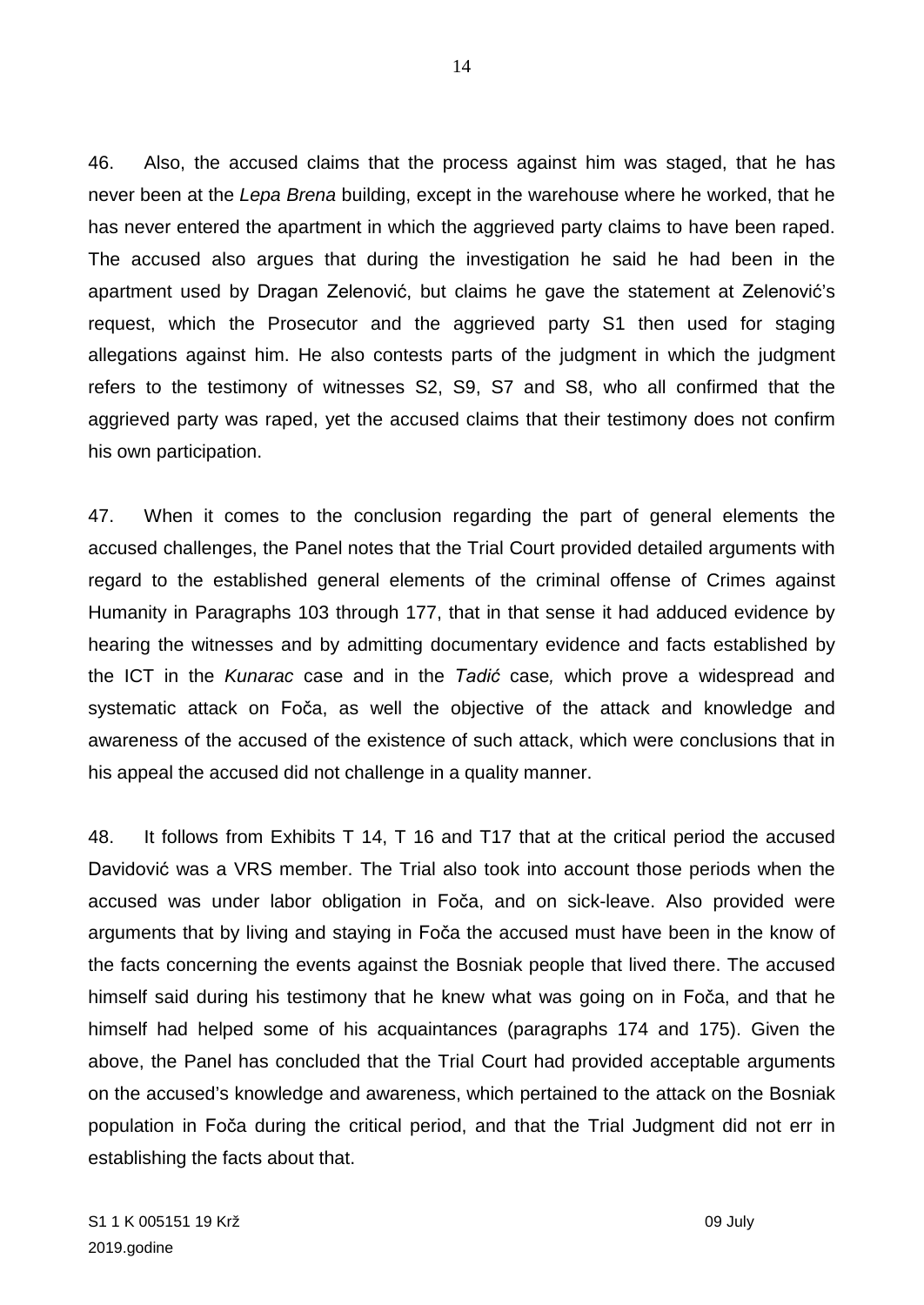49. A consequence of the widespread and systematic attack in the territory of Foča municipality is the capturing of a number of Bosniak women and their detention in inhumane and degrading conditions. The women, including the aggrieved party S1, were continually taken out of the detention facility and exposed to multiple rape by Republika Srpska soldiers. In one such act the accused participated himself. Therefore, the rape of the aggrieved party S1 and other women stands in direct connection with the consequences of the widespread and systematic attack carried out in the territory of Foča municipality, which is why the accused's participation in the act of raping the aggrieved party S1 constitutes part of the attack, which, in turn, renders ill-founded the accused's claim that he did not know of the attack and that his actions constituted part thereof.

50. Also, when it comes to challenging the Trial Court's conclusion on the accused's participation in the very act of rape committed against the aggrieved party S1 and the claim that none of the examined witnesses mentioned the accused, the Panel notes that the witnesses the accused mentions in his appeal did not even testify about the circumstances of the rape of the aggrieved party S1, but about the circumstances concerning the accused's identity (Snježana Rašević) and that he worked as a waiter and warehouse manager in the *Maglić* store in the *Lepa Brena* building (Spomenka Kovač). Witnesses S2, S7, S8 and S9 also did not testify about the accused, but about the fact that the aggrieved party S1 had, together with several other female inmates, been taken out of the High School Center and raped on a daily basis, and described what the women went through at the time. However, they did not even testify about the accused's presence on the critical occasion at the apartment referred to by the aggrieved party S1, so one could not have expected them at all to either confirm or deny the accused's participation.

S1 1 K 005151 19 Krž 09 July 2019.godine 51. With reference to the accused Davidović's "staged trial" claim, the Panel notes that the Trial Judgment was rendered based on the evidence adduced in the proceeding against the accused. Also, the appeal did not bring into question the clear and detailed analysis of evidence conducted by the Trial Panel in its evaluation of evidence given by the aggrieved party S1, as well as all other evidence proving the credibility of her testimony. The Panel has carefully analyzed her testimony and found that the witness testified convincingly about the critical event, wherein all her previous statements fully reflect her credibility, for in all statements she had given she kept referring to the accused *Liči* as one of the persons who had raped her in an apartment located in the *Lepa Brena*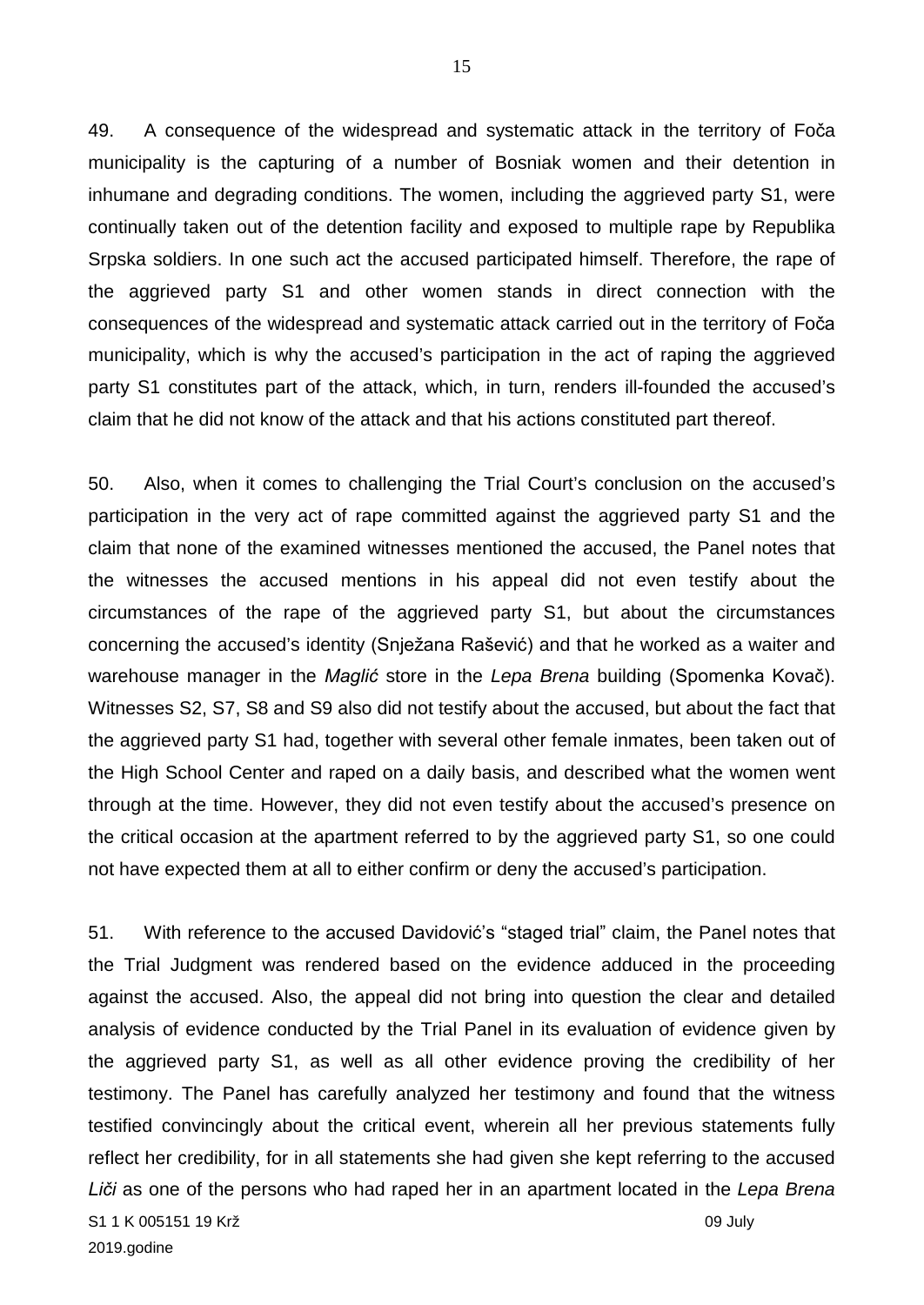building. The Panel was first of all mindful of her diary she kept before 2000 (Exhibit T2) in which, listing the names of persons who raped her during the critical period, under No. 6 she lists the accused Liči, as well as her statements given in 2002 (Exhibit T3) and 2006 (Exhibit T-4), in which she was adamant that it was exactly the accused who committed the act he has been charged with in this case.

52. The thesis about a "staged trial" is ill-founded taking into account the acquitting part of the Trial Judgment. If the intention of the aggrieved party S1 had been to have the accused found guilty at all cost, then she would not have left any doubt or insecurity as to whether the accused raped her in the context of the second act of rape, at the abandoned house in Gornje Polje. Conversely, the aggrieved party S1 was honest in her testimony related to all events in the territory of the Foča municipality, and the acquitting part of the Trial Judgment is a direct result of her testimony. Also, apart from the mere claim that this was a "staged trial," the accused did not provide any credible and logical explanation as to why he himself would be a victim of the "staged trial."

53. It should be borne on mind that during the investigation the accused himself has admitted to have stayed in the said apartment in the *Lepa Brena* building, in which the aggrieved party S1 was raped, even though he later on at the trial and in his appeal denied having ever given such a statement, claiming that Dragan Zelenović had made him do it. This Panel too finds that the accused did not provide a logical explanation as to why he would let someone else make him do anything, when he had originally said that he was in the apartment with all those persons, knowing that the mentioned person has been convicted by the ICTY for a prohibited act of rape during the war, in the territory of the Foča municipality.

54. Consequently, having reviewed all grounds of appeal cited by the accused, the Panel finds that those are entirely ill-founded.

### **2. Appeal filed by defense counsel for the accused**

55. Concerning the appeal filed by defense counsel for the accused, the Defense notes that the Trial Panel incorrectly established the facts in the case because its conclusion on the accused Davidović's guilt was based exclusively on witness S1 statement, whereas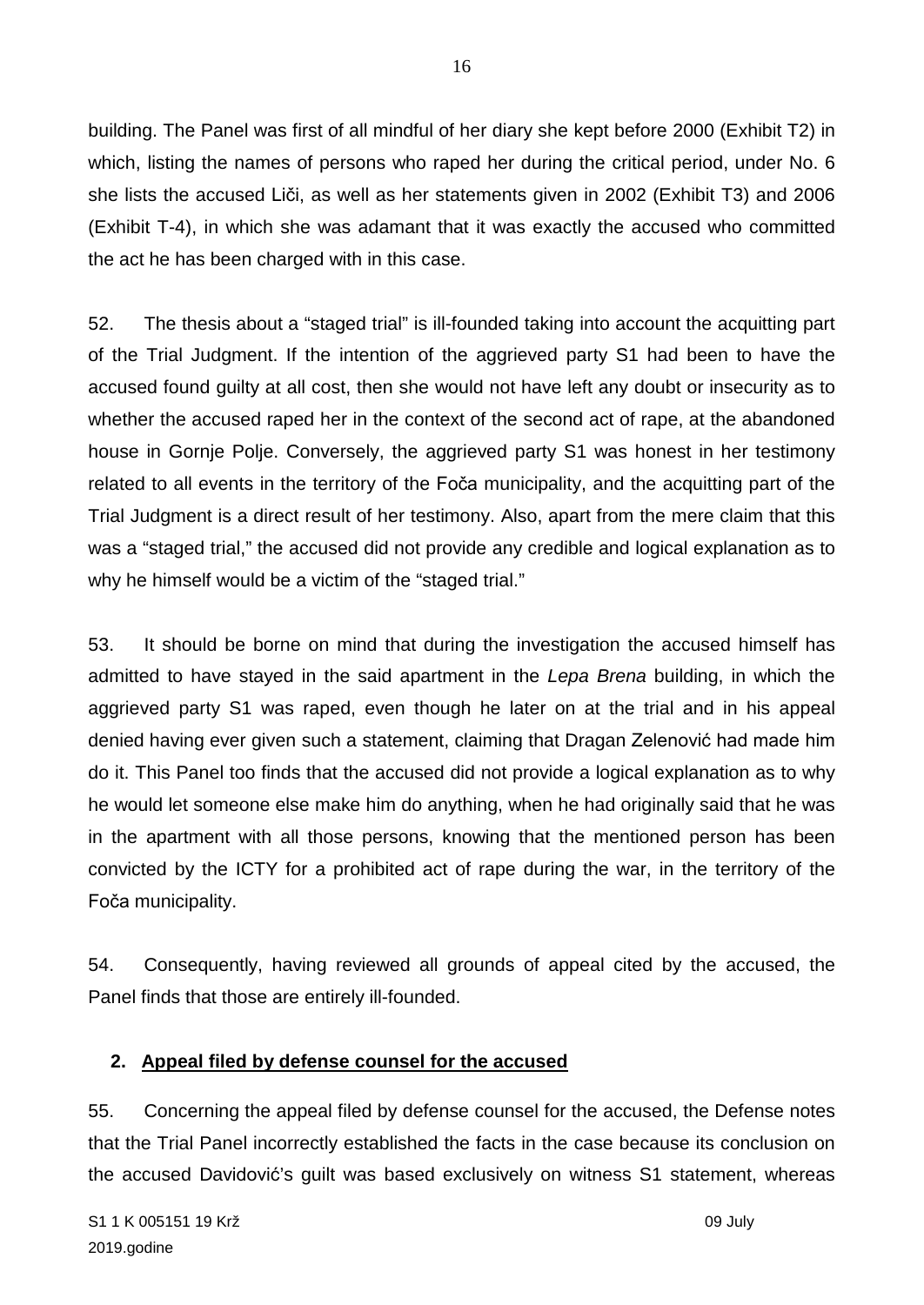her testimony is not of such quality so as to base a decision on. According to the appeal, this leaves a doubt as to the events she testified about, which concern the accused Davidović.

56. The Defense voiced its concern regarding the testimony by noting the fact that the accused, while testifying before the ICTY in the case of Kunarac *et al*., not once mentioned the accused Davidović. In a statement she gave to the BiH Prosecutor's Office on 10 April 2017, she said the accused had raped her in the Gornje Polje neighborhood and in the *Lepa Brena* building, but during cross-examination she said she was not sure whether she had been raped inside the house, but was certain that she had been raped in an apartment by Miki Živanović, Liči and Zelja. Also during cross-examination, the aggrieved party S1 was shown her statement she gave in 1995, in which she did not mention him. All this shows that this witness's testimony may not suffice to make a decision on the accused's guilt.

57. The Panel has, however, found that these grievances by the Defense were illfounded and that the Trial Judgment has correctly and completely established all facts when it found that, based on the adduced evidence, it was proven beyond a reasonable doubt that the accused committed the criminal offense in the manner described in its Operative Part.

S1 1 K 005151 19 Krž 09 July 2019.godine 58. First of all, when it comes to the objection that the aggrieved party S1, while testifying before the ICTY, did not mention the accused as a person who raped her, the Panel concludes that the Trial Court had analyzed in detail the testimony she gave to ICTY investigators in 1995 and took that into account while evaluating the credibility of the testimony she gave before the Court of BiH in the present case. Thus, in Paragraph 207, the Judgment states that in her 1995 statement she indeed did not mention the accused as one of the persons who had raped her at the critical occasion. However, the Panel noted that the aggrieved party S1 explained this during the trial, by saying that while giving her statement she mostly focused on the names of persons in connection with whose acts she gave the statement in the first place. Taking into account that the aggrieved party S1 is a victim of multiple rape, describing that "as far as she could remember" she had been raped "by some 70 soldiers," her claim that at the moment when she was giving her statement she was not able to recall all the names she could identify as perpetrators is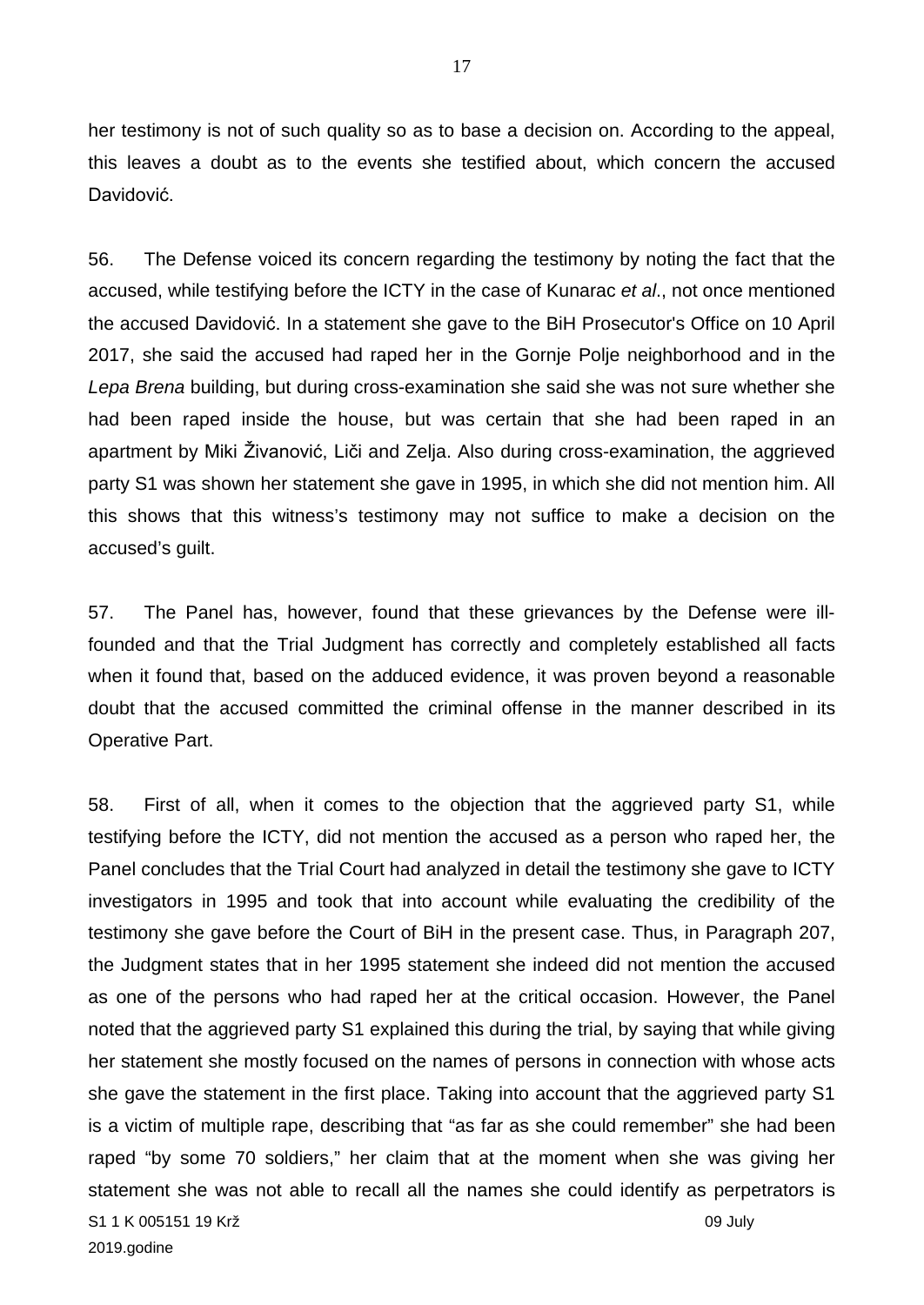completely logical and credible. It was also stated that, according to the Trial Judgment, which the Defense never really questioned at all, in all of her subsequent statements (in 2002 and 2006)<sup> $s$ </sup>, and before the proceedings were initiated against the accused, the witness - the aggrieved party S1 always mentioned Liči as one of the persons who had raped her. The Panel notes that the diary she kept during the critical period was also admitted into evidence (Exhibit T-2), in which the accused's nickname is mentioned under No. 6 on a list of persons she identified as those who had raped her during that period.

59. The accused's Defense also tried to bring into question the credibility of this evidence by bringing into question the time when the aggrieved party had made it. However, in her main trial testimony the witness confirmed that that was indeed her diary she kept during the first four months of detention, in which she wrote the names of persons who had raped her. The Panel does not find her testimony about that to be unconvincing and unreliable, as the Defense tried to impute.

60. The Panel was also mindful of Defense's objection in which they argue that the Trial Panel should have proceeded under the *in dubio pro rea* principle in the given case, since witness S1's statement is not convincing, and concluded that the objection is ill-founded. The Trial Court has conducted a comprehensive analysis of all decisive facts, from which this Panel too could see that the conclusion that the accused indeed committed the criminal offense in the manner described in the Indictment is the only possible conclusion to which all the adduced evidence pointed in their entirety.

61. That the Trial Court was consistent in its evaluation and assessment of probative value of the statements given by the aggrieved party S1 is shown by the fact that the Court did not find the accused's guilt when it comes to the acts of rape committed against the aggrieved party S1 in the house at Gornje polje, nor the rape of the aggrieved party S4. The Trial Panel has objectively assessed the certainty with which the accused talked about the events, and since it found that her testimony in that part is not such as to constitute a basis on which to reach a conclusion beyond a reasonable doubt, the Trial Panel has made a conclusion on the accused's guilt solely in the part in which doubt was completely

<span id="page-17-0"></span><sup>5</sup> Exhibit T-3 and Exhibit T-4.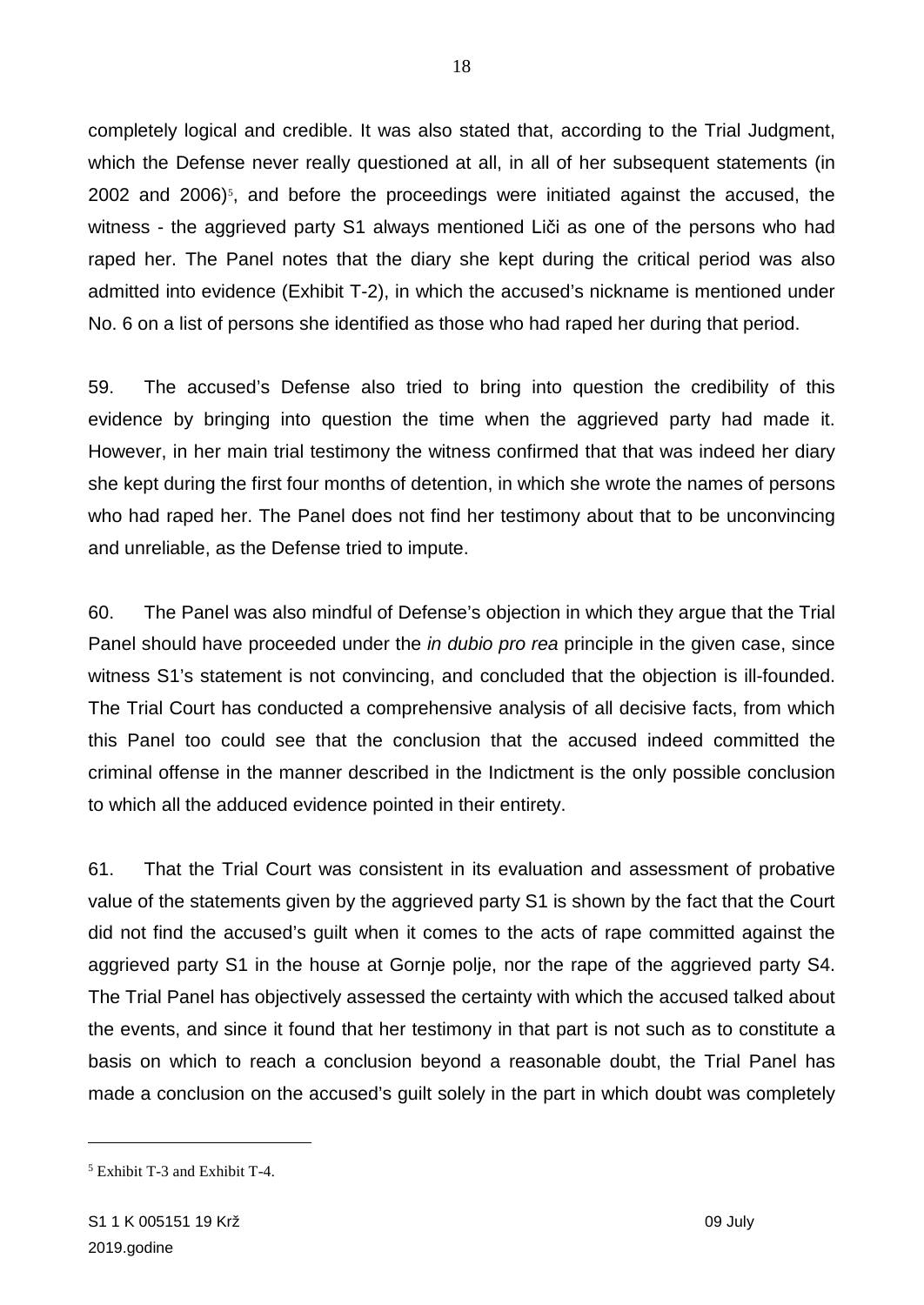excluded. That supports the conclusion that the *beyond reasonable doubt* standard was fully and properly applied in the evaluation of the testimony given by the witness S1 as the only direct evidence of incrimination of which the accused was found guilty.

62. Given all the above, the appeals grievances pertaining to the sub-grounds of appeal regarding the correctness and completeness of the established facts did not bring into question the Trial Panel's complete and detailed conclusions, so the grievances are dismissed as ill-founded.

### **GROUNDS OF APPEAL UNDER ARTICLE 300 CPC BIH: SENTENCING**

## **F. STANDARDS OF REVIEW**

63. The decision on sentence may be appealed on two distinct grounds, as provided in Article 300 of the CPC of BiH.

64. The decision on sentence may first be appealed on the grounds that the Trial Panel failed to apply the relevant legal provisions when fashioning the punishment.

65. However, the Appellate Panel will not revise the decision on sentence simply because the Trial Panel failed to apply all relevant legal provisions. Rather, the Appellate Panel will only reconsider the decision on sentence if the appellant establishes that the failure to apply all relevant legal provisions occasioned a miscarriage of justice. If the Appellate Panel is satisfied that such a miscarriage of justice resulted, the Appellate Panel will determine the correct sentence on the basis of Trial Panel's factual findings and the law correctly applied.

S1 1 K 005151 19 Krž 09 July 2019.godine 66. Alternatively, the appellant may challenge the decision on sentence on the grounds that the Trial Panel misused its discretion in determining the appropriate sentence. The Appellate Panel emphasizes that the Trial Panel is vested with broad discretion in determining an appropriate sentence, as the Trial Panel is best positioned to weigh and evaluate the evidence presented at trial. Accordingly, the Appellate Panel will not disturb the Trial Panel's analysis of aggravating and mitigating circumstances and the weight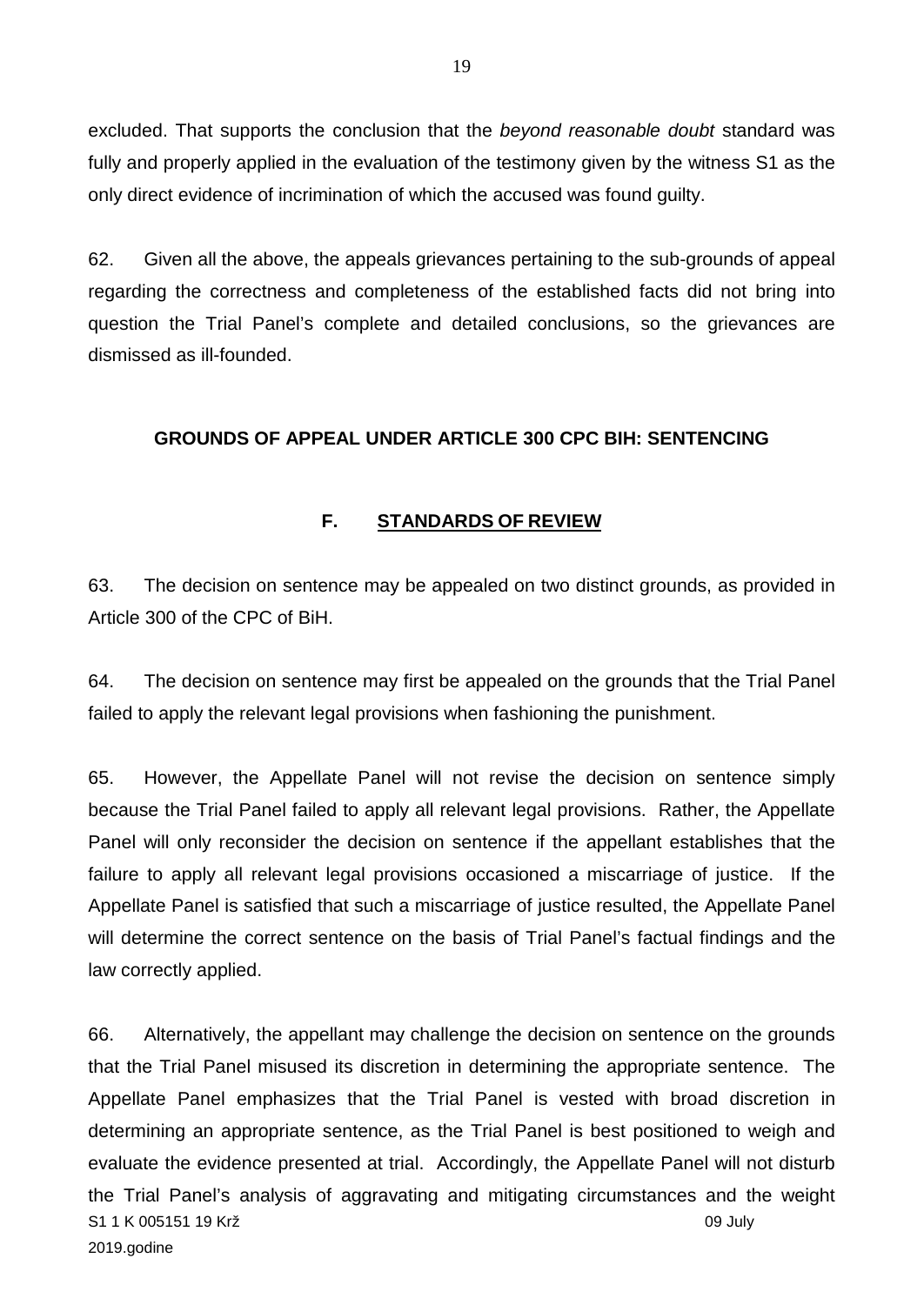given to those circumstances unless the appellant establishes that the Trial Panel abused its considerable discretion

67. In particular, the appellant must demonstrate that the Trial Panel gave weight to extraneous or irrelevant considerations, failed to give weight or sufficient weight to relevant considerations, made a clear error as to the facts upon which it exercised its discretion, or that the Trial Panel's decision was so unreasonable or plainly unjust that the Appellate Panel is able to infer that the Trial Panel must have failed to exercise its discretion properly

68. The Appellate Panel recalls that the Trial Panel is not required to separately discuss each aggravating and mitigating circumstance. So long as the Appellate Panel is satisfied that the Trial Panel has considered such circumstances, the Appellate Panel will not conclude that the Trial Panel abused its discretion in determining the appropriate sentence.

69. In their appeals, the accused's defense counsel and the accused himself challenged the Trial Judgment with regard to sentencing and redress claim. However, neither of the appeals offers any arguments in terms of the correctness of the sentence meted out against the accused, but only that the defense opposes the imposed sentence and the awarded redress claim, arguing against the conviction on a general basis. Yet, since both the accused and his defense counsel challenged the Trial Judgment on the grounds of incorrectly or incompletely established facts, pursuant to Article 308 CPC BiH (extended effect of appeal) the Panel has reviewed the sentencing decision.

70. The Panel believes that the Trial Panel has comprehensively evaluated all facts important for sentencing, and has properly factored in the established extenuating circumstances, as well as the fact that there were no aggravating ones, which is why it ultimately imposed a more lenient sentence, below the 10 years of legal threshold, finding that the more lenient sentence would achieve the purpose of punishment. The Panel concurs with such a conclusion, believing that such a sentence would fully meet the purpose of punishment.

S1 1 K 005151 19 Krž 09 July 2019.godine 71. Regarding the redress claim, the appeals do not point to concrete injury, so the Panel finds that the decision was made lawfully, with a correct evaluation of circumstances